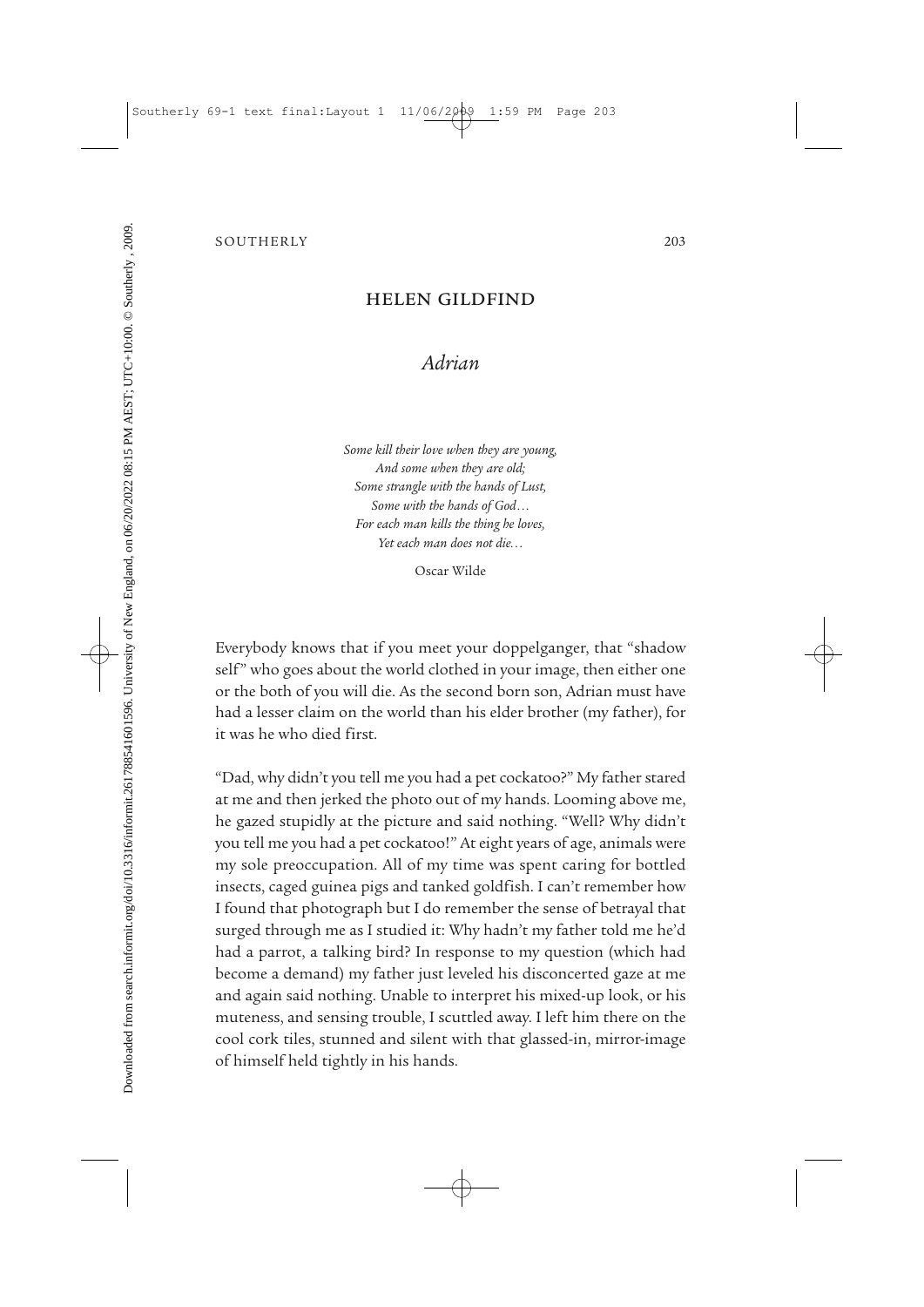Here is the photo from that day. It shows a man with a cockatoo perched on his tanned forearm. You can tell that the man loves the bird: his body is turned in to it, excluding everything else. There is a smile around his eyes and the bird looks up at him, fearlessly. They look as if they are in deep conversation. This man in the photo is identical to my father. He has the same big nose (with the bump in the middle), the same brown skin, the same chin and jaw and cheeks and even the same black hair, parted and brushed to one side in just the same style. This man in the photo is identical to my father, but he is not my father. He is Adrian, my father's younger brother, a man I never knew.

By the time I was thirteen I had "proven" to my parents that I was "a responsible young woman." For years, I had carefully looked after Rex and Archibald (my two guinea pigs), Hermie (the hermit crab), and Goldie and Silvie (my two invincible goldfish). I was ready for something more challenging, something with which I could have a more intimate relationship. Whilst a boyfriend would have been the most obvious and natural choice, my parents were no doubt relieved when I instead channeled my energies into a fixation on parrots. I spent hours reading about their different types, about how to feed and house them and, most importantly, about how to make them talk. I terrified myself with stories of macaws and other exotic species that had gouged out their owners' eyes and ripped noses off unsuspecting faces. Everything I read about these birds frightened me, but I pushed this fear aside with a growing determination that a parrot would be  $-$  must be  $-$  mine.

Adrian's story always begins with its end, his death. "Leukemia," that long, prickly word that I am learning to write though still cannot say. The word that killed Annie, their sister, when she was seven years old. The word that (like his nose and chin and jaw) links Adrian to my father for my father's blood has just begun its battle against that word's too concrete implications.

"How did you find out Adrian was sick?"

We are sitting together in a café. It is today. Fool enough to think that the past is passed, I have begun to ask my father questions about his brother.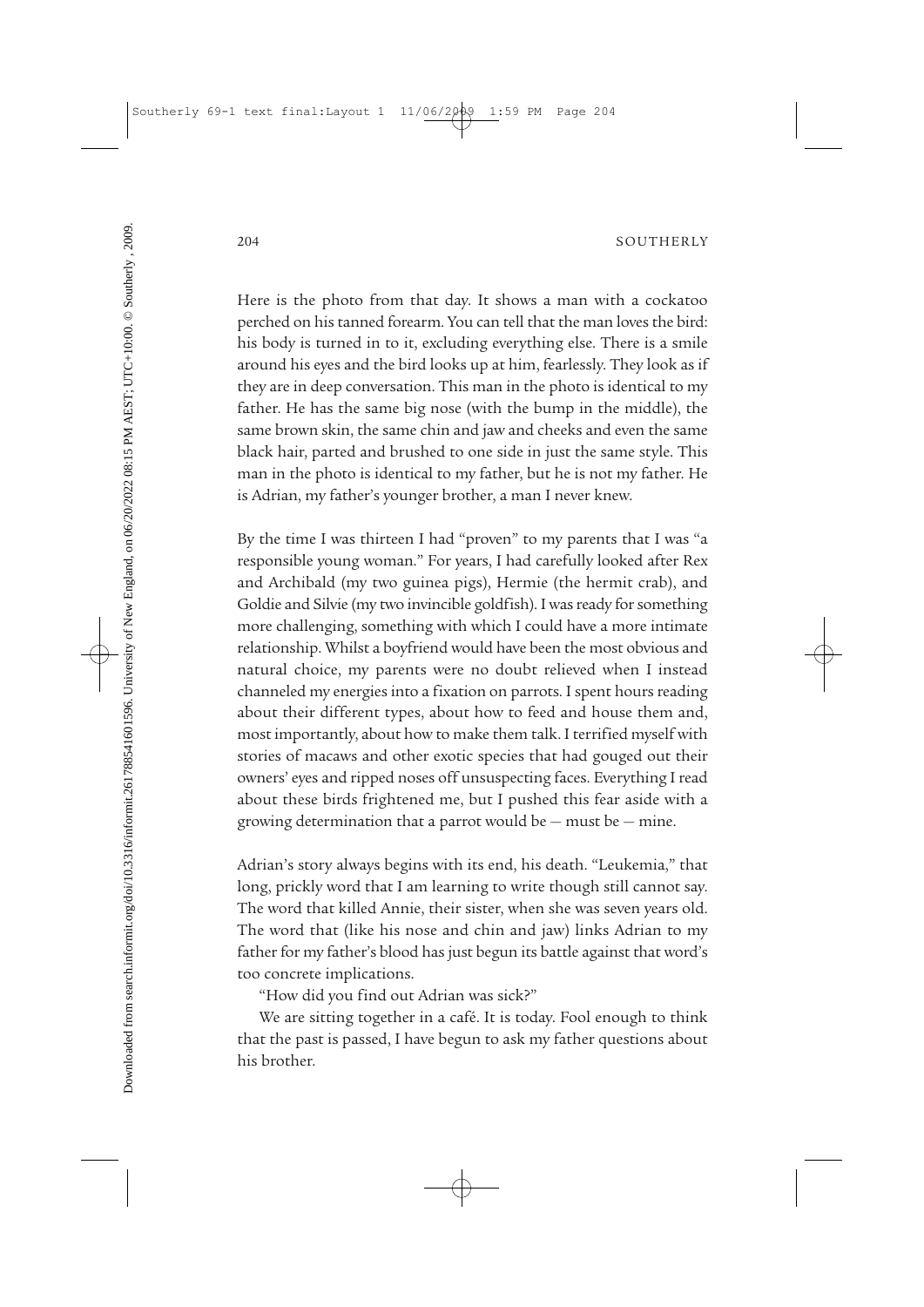## HELEN GILDFIND 205

"I don't know." My father fidgets. His fingers keep going up to his ear, flicking it roughly. "I can't remember. There were four of you kids by then. And there was work." He flicks his ear. He shakes his head. "I can't remember."

"Does it make you feel guilty?"

"What?"

"That you will be okay?" (Unlike Adrian, my father has been lucky: time and science has found a way to convince his blood and bone that it is well.)

"No." Again, he shakes his head. "I don't feel guilty."

Sensing his embarrassment, I try to divert our talking down another path of the story. "Did he meet Grace before or after he was diagnosed?"

"After."

"So she married him knowing what was going to happen?" My father nods.

In the end, I decided that a cockatoo was the right bird to get. My toosolemn "Nature Diary" from that time shows how my intensive study of the science of taming parrots ultimately forced my choice. Notes and sketches are scrawled all over the diary's pink pages, each of them copied carefully from library books and my imagination. These notes conclude with a list of the pros and cons attached to my two favoured birds: "Macaw beautiful and smart, Cocky plainer and dumber"; "Macaw will rip off my face, Cocky probably won't"; "Macaw very expensive, Cocky cheap (and Aussie icon)." In this diary I can find no evidence that Adrian's photo influenced my choice. My thirteen year old memory seems to have completely forgotten my encounter with the photograph some five years before. No where on the diary's pages have I written, "Dad had a cockatoo too."

This woman, Grace. Without her, I think Adrian's image would disappear under the weight of that too-encompassing word, "tragedy." Just another tragedy. Grace and Adrian's love (if that is what they called it) must have been such a mess of ambivalence, yet when I think of her I see her pulling that mess down around the two of them like a blanket,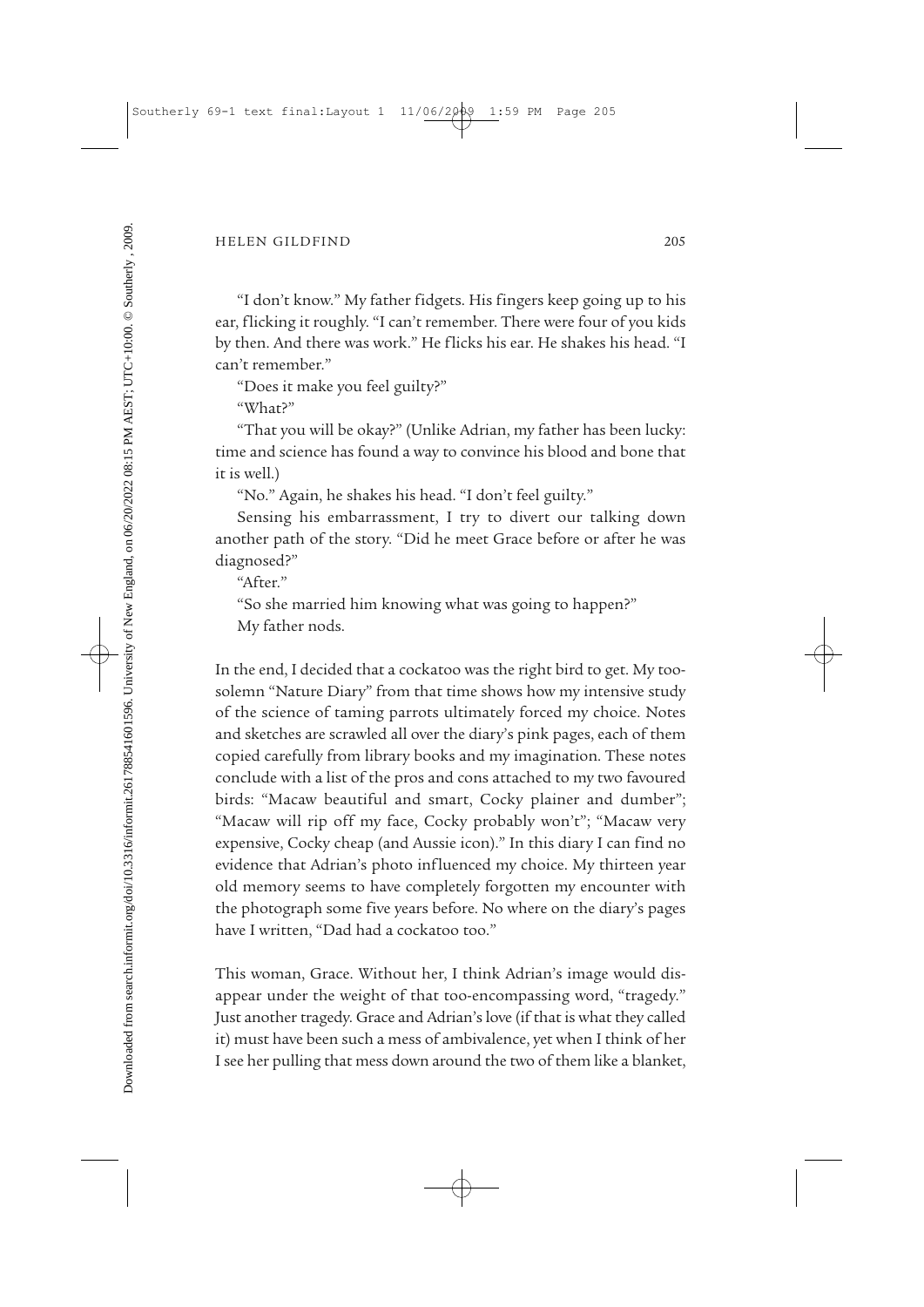tucking them both into a world of intimacies, of privacies that she allowed no one to spectate or judge or intrude upon.

The one picture that I found of Grace is disappointing. She wears her wedding dress. She looks plain. Utterly ordinary. She does not look like the kind of woman who is marrying a man knowing that he will die and that he will die badly.

"He was diagnosed, but he seemed so well." Again, my father flicks at his ear and I want to grab his hand and place it firmly under mine on the table. Instead, my silence forces him to struggle on. "He looked normal. Healthy. They must have hoped he'd recover. Then it all happened at once, as it does. And that was it."

I watch as my father pushes sugar granules around the laminate table-top, his blunt and bitten finger tanned from cycling and gardening and walking the dog. I follow his tracings, avoid his face.

My father stops fidgeting and looks up at me. "I feel guilty when I think of his life. Of how he saw his life. Of how my father saw him... or didn't see him. How we never talked about anything that mattered." My father begins retracing the table-top. "Adrian never 'said' anything about all that. But somehow we both knew that I was the golden boy. I could do no wrong; Adrian could do nothing right. He thought I had everything: the education, the job, the wife, the children... Everything he didn't have, until the end, when he had Grace."

"When it was too late," I say, immediately regretting the stupid obviousness of my words. I quickly ask another question. "Do you remember the wedding?"

My father shakes his head and looks at the smudge of his tracings. "I told you, I don't remember anything. I never knew anything to remember." He shakes his head again and looks at me, "That's the worst thing, not the forgetting, but the never knowing."

When I had decided upon a cockatoo, my father and I set about converting our old tree-house into an aviary. We thought the bird would appreciate being up there in the apple tree, gazing out the windows into the leaves and branches and the endless blue sky. We spent days sawing and sanding and painting, both of us certain that our cockatoo would be as impressed with its airborne, pastel-painted home as we were.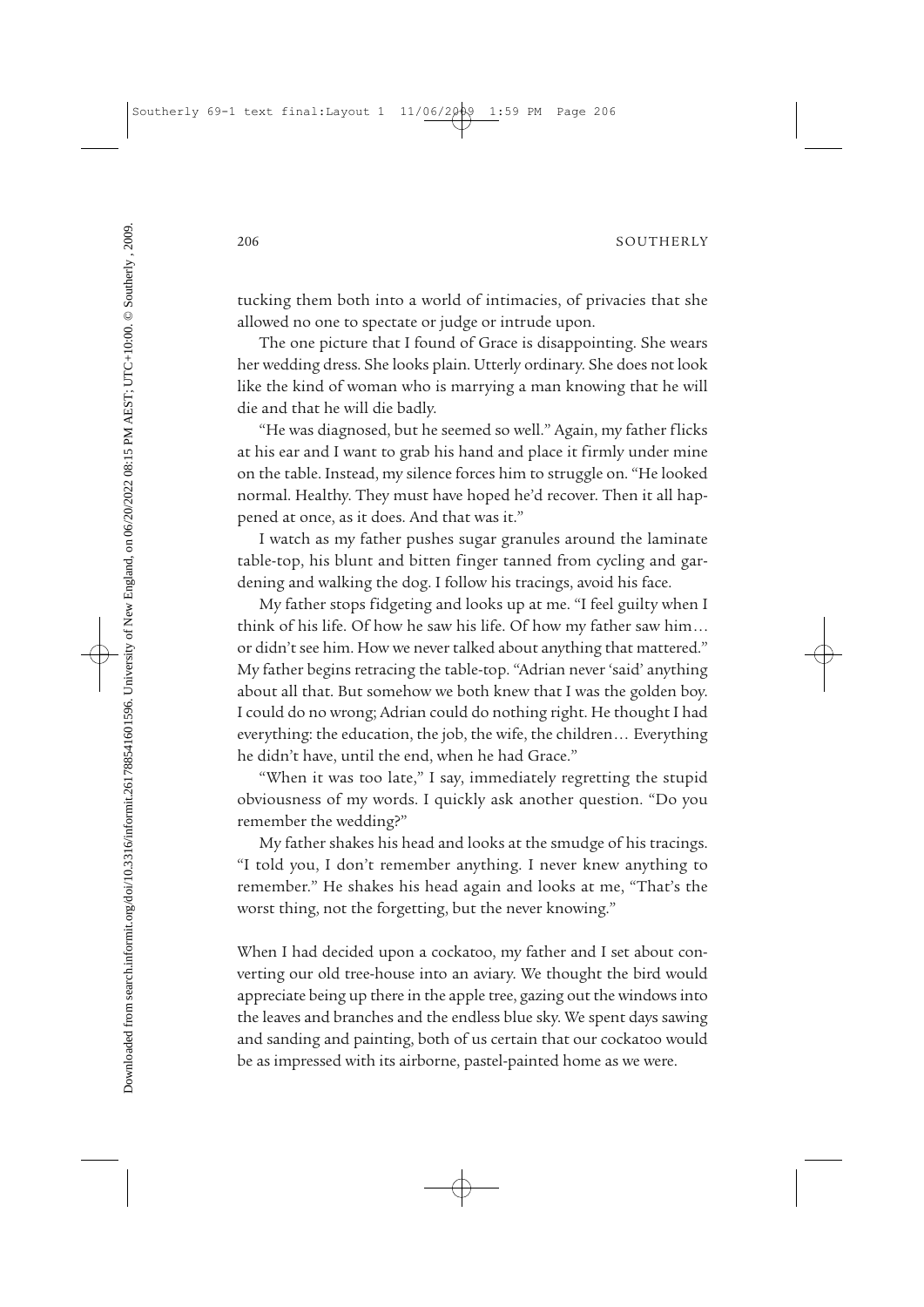Once the aviary was finished, my father and I drove out to the edge of the suburbs to a big pet shop that stocked parrots. When we walked into the store, the first bird we spotted was a macaw. It sat, proud and huge in its blue and yellow plumage, at the very centre of the room. A price-tag for thousands was tied to its stand. Recalling stories of bloody eye-sockets and torn flesh, my father and I tried to ignore the bird's haughty gaze as we nervously looked for "our" cockatoo. Soon enough, we found one that was young ("easier to tame") and energetic ("not diseased"). As we left the store, carrying the bird in a shoe-box, the owner assured us that we'd have no trouble.

"No trouble at all!" the macaw screeched at us, "No trouble at all!" The owner turned to it and, with furious exasperation, yelled at the bird to "Shut up!"

"Shut up!" the macaw repeated, in perfect imitation and then laughed, its cackle following us as we left the shop and echoing between us on our silent, nervous drive home.

I realize that I am not asking my father about Adrian. I am asking, instead, for a story. But a person is not a story. A person is a half-known chaos of impressions and that is all that my father can give me.

"Who was there in the end?" *In the end*. How hard it is to find the right words with which to ask these questions.

My father sighs and sits back in his chair. He looks tired. "We were all there, in and out, though I can only remember the times I spent with him, alone, in his room. I remember how, for the last time, he asked me to sit him up. He knew there wasn't long, and he wanted to be sat up."

Suddenly, I don't want to know anymore. I can sense the crudeness of this conversation, my voyeurism, my intrusion into an old privacy where I do not belong.

My father pushes his empty coffee cup away from him. "Do you know what Adrian asked me, near the end?"

I shake my head and feel like saying, "Don't tell me! It's not for me or anyone else to know!" but because I am silent, my father continues.

"He asked me, 'Has my life been a complete waste?'"

My father looks at me. "And do you know what I said?"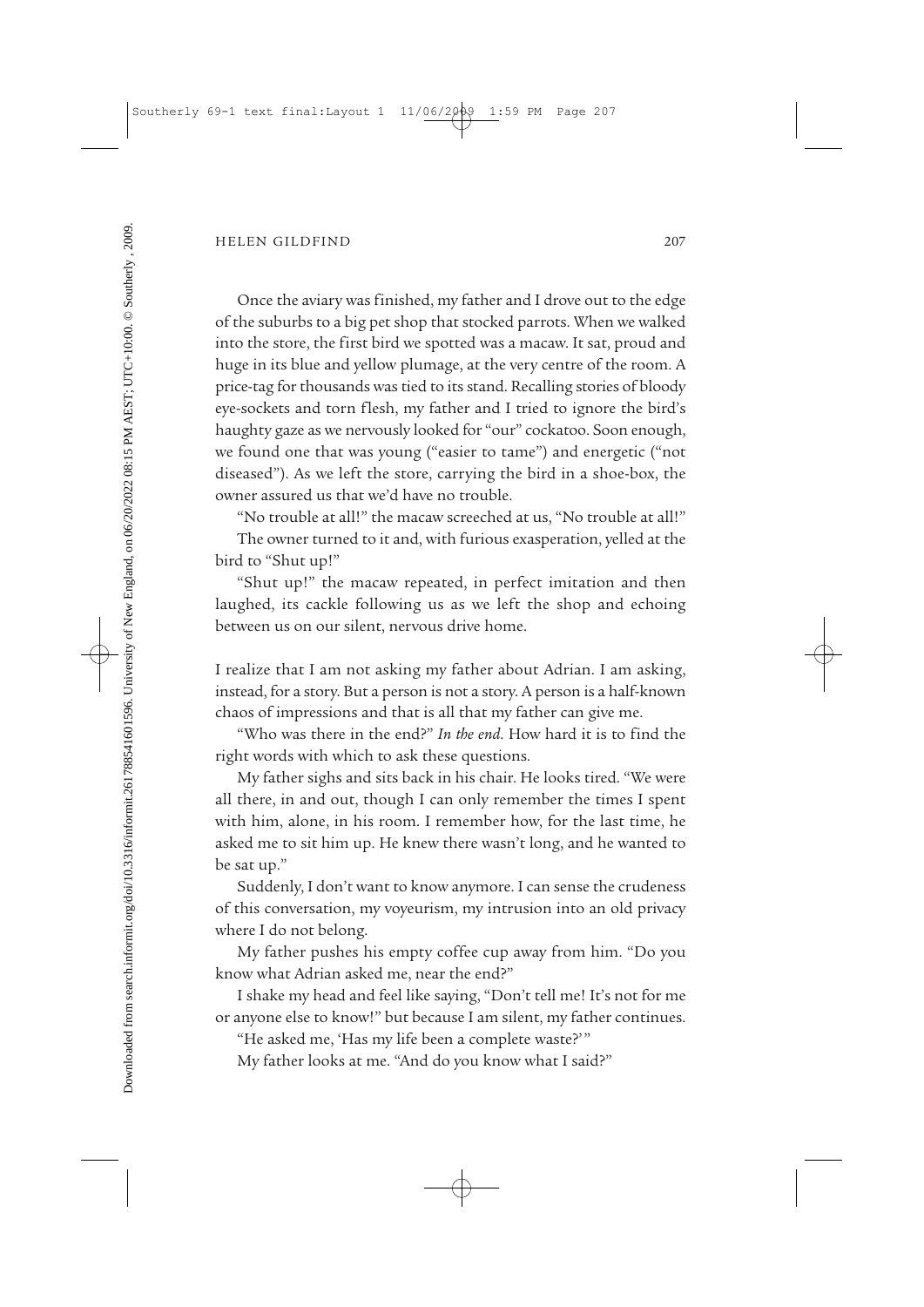I shake my head. "I said nothing. I said *nothing*."

For weeks I spent hours each day, before and after school, sitting in the tree-house aviary trying to tame Sergeant Pepper. Each day I sat there utterly terrified as the tormented creature spread his wings to their full, three-foot span, lifted his lemon-yellow crest and lunged at me, and again lunged at me. He would only stop this when I brought him almonds. Then, he would shift from foot to foot, sizing me up against my offer of sweets till he grabbed the nut from my fingers and hopped it over to the other side of his perch. There, he would hold the nut in his clawed foot and chew it whilst appraising me with a cool, cocked eye. I knew that too many nuts were bad for him, but I brought them anyway in the vain and hardly admitted hope that I could buy his affection.

It quickly became clear that my almond bribes were not working. Sergeant Pepper still raised his crest, lifted his wings, and lunged at me. My thirteen-year-old feelings were crushed by his behaviour. I became withdrawn, muted with shame and embarrassment and a pride that refused to admit to my smirking brothers or my worried parents that I had been wrong. I realised what a sick form of torture my father and I had made for that bird, casting its home high up in a sky that it could not fly in. I realised that the problem was not that Sergeant Pepper was "going" wild but that he had always been wild, that he was meant to be wild.

"So you were there when he died?"

My father nods. The waitress comes and takes our cups, asks us if we'd like another. My father smiles at her, shakes his head.

"And Granny was there?"

Again, he nods. "When it finally happened, your Granny was there. She was there with us."

"Did she say anything? Did he say anything to her?"

"No. He just died. And it was quiet. Your Granny just stood at the end of the bed. She didn't move, had no expression. She'd always said that after Annie she'd never cry again."

Downloaded from search.informit.org/doi/10.3316/informit.261788541601596. University of New England, on 06/20/2022 08:15 PM AEST; UTC+10:00. © Southerly , 2009.Downloaded from search.informit.org/doi/10.3316/informit.261788541601596. University of New England, on 06/20/2022 08:15 PM AEST; UTC+10:00. © Southerly , 2009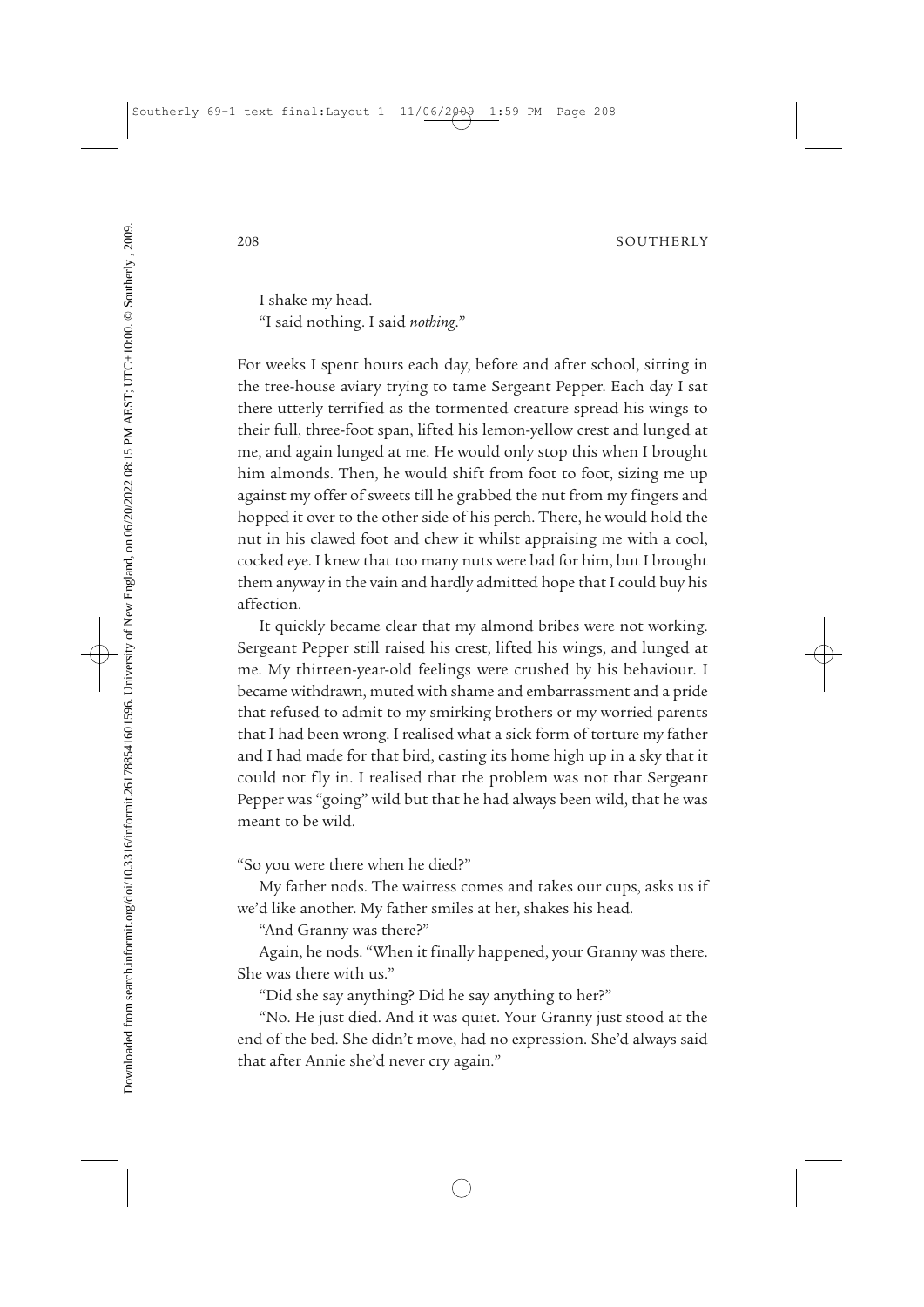One morning, going out to "do my time" with the hated and hating bird, I found that he had disappeared. Excited and afraid, I ran around the apple tree and spotted him sitting in its branches, looking slyly down at me. I ran back into the house. "Mum! Dad! Sergeant Pepper's in the garden!" My father mumbled something about how earlier that morning he had cut a hole in the aviary's wire so that Sergeant Pepper could "hop in and out as he pleased." My parents assured me that "of course" everything would be alright (despite the bird's clipped and flightless wings), and that "of course" Sergeant Pepper would still be our pet and would still become tame and would still join us, one day, in the house.

Later, home from school, I raced to the tree-house to see if Sergeant Pepper was okay. But he wasn't there. He wasn't in the branches of the apple tree or the gum tree or the almond tree, the one tree that I was sure would keep him near us forever. As I turned back to the house, a high-pitched squawking suddenly sounded over the back fence. I ran towards it and listened, seeing with my ears everything that was happening in our neighbour's fenced-off yard. A snarling replied to the squawking. The neighbour's door creaked opened and slammed shut. A high-pitched, squealing yelp. A person shouting, "Hell! A bloody *bird's* bitten off his *nose*!" A low whining grumbling (a night mare sound, a sound heavy with pain and warning). Silence, and I remember seeing, in my mind, the bloody-faced dog circling my Sergeant Pepper, circling the silence and then tensing itself low to the ground. A shrieked and piercing squawk. Then nothing. I knew that Sergeant Pepper was dead, and that I had killed him.

"What happened to his bird?"

"What bird?"

"Adrian's cockatoo, the one in the photo."

My father smiles, remembering the photograph. When I rediscovered it last year I presented it to him just as I had twenty years before. He remembered and recognized the repetition of my gesture, remembered my angry, eight-year-old face demanding answers about his mysterious past as an owner of exotic pets. He told me of his surprise (he called it surprise) at my childish certainty that the photo was of him.